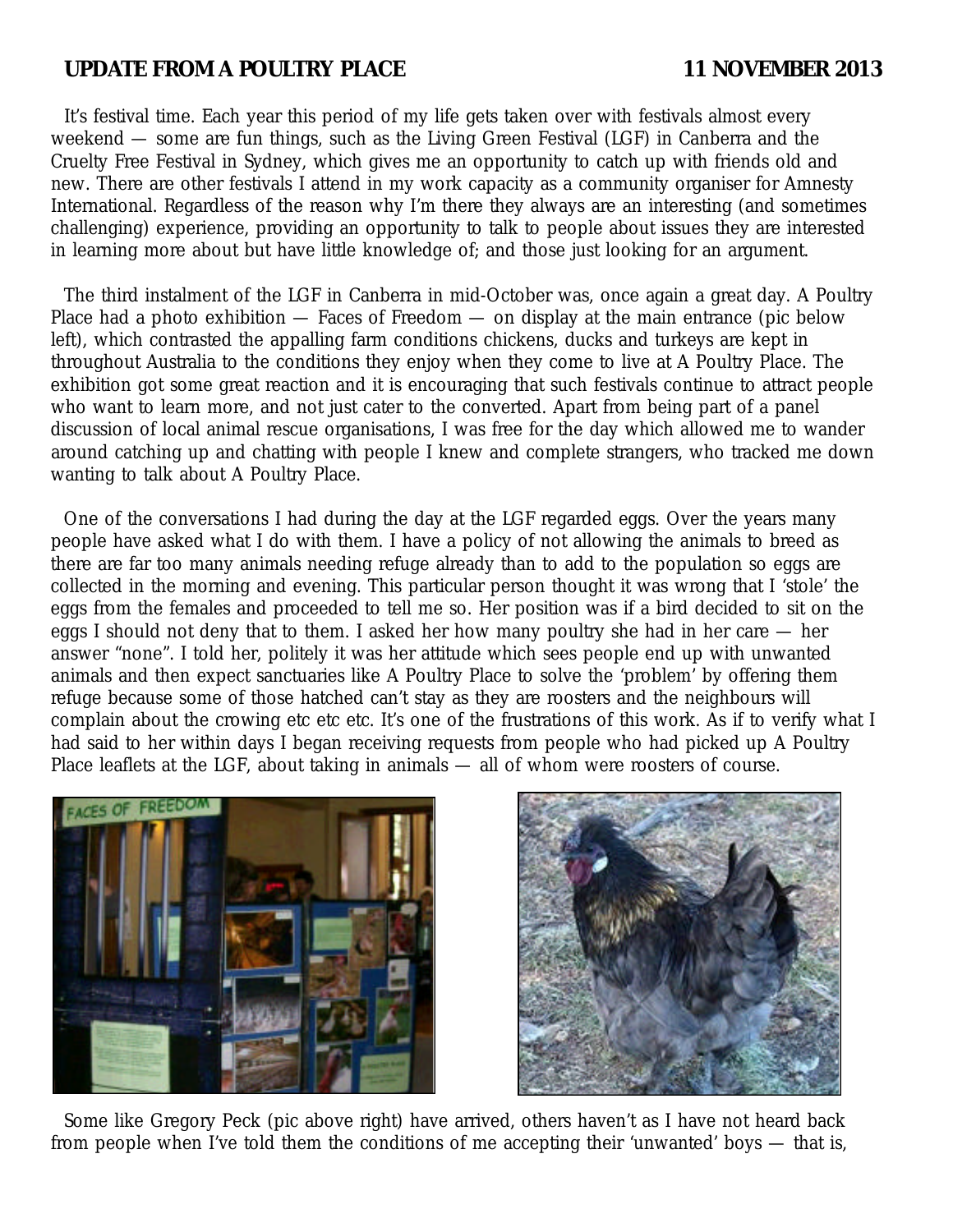they agree to not hatch anymore chicks given there is a 50:50 chance some of the chicks will be roosters. Of course not everyone is like that. "Hi there my friend Tiffany has directed me to you guys. I was so upset last night when I found out my neighbours planned to kill their two roosters this week. They got them from a hatching program at the school. They are so beautiful and don't deserve to die. They are a year old. Is there any way you could possibly take them? I do cat and dog rescue and have too many animals for them to be safe at my house. I'm sorry to ask you this as you must get inundated with queries, warm regards." These guys are scheduled to arrive here next weekend.

A family of Indian runner ducks (pic below left) has also joined us. They came via a young couple from Sydney who had these guys for almost two years but got to a point that they needed to rehome them due to moving to another property where they felt it was difficult for them to meet the ducks needs. The couple were determined to see them placed in an environment where they could safely live out the rest of their lives and I agreed. A few days later they arrived with the ducks and a huge duck pond, which will be permanently set up here in the next month or so.

Once again the landscape of sanctuary has change as I managed to add onto the section of A Poultry Place known as Roosterville with the addition of a new secure area (pic below right) for a flock of roosters. It has meant that Roosterville has doubled in size during the past four months. I



know, unfortunately though, that it will still inevitable be inadequate to cope with the demand of roosters needing homes.

I thought that this would be the final stage of Roosterville. But of course my prediction was to be proven to be false within a fortnight as some friends called to ask if I wanted an old wire and steel trailer cage cover. Now it just so happens that many years ago I was given an old trailer, which has sat unused in the paddock as it is not roadworthy and this unwanted trailer top, fits perfectly onto the old trailer and so a(nother) new project exists = the construction of yet another safe night house for a flock of roosters, who will eventually share the Roosterville paddock with the four flocks of guys residing there already.

The week before last week within a 24 hour period came the news that some of Australia's largest poultry producers had been fined for misleading consumers about how their chickens and ducks were fined.

On Thursday, October 31 The Federal Court ordered Baiada Poultry and Bartter Enterprises, the